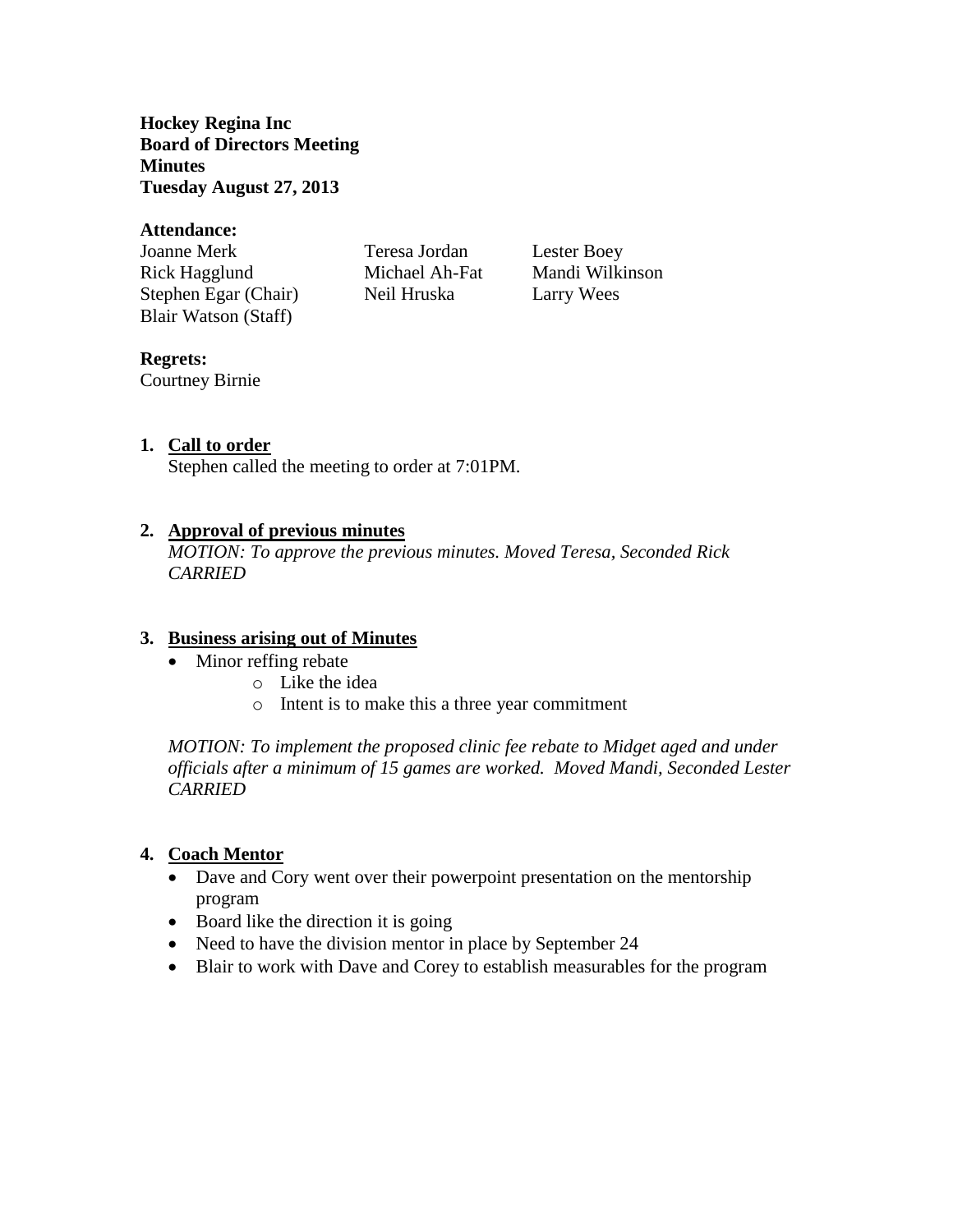## **5. 2012/13 Audited statements**

- Dave Probst from Virtus Group was in attendance to go over the audited statements for the year ended April 30, 2013
- Revenue of \$2.4M, Expenses of \$2.16M, profit of \$13,700
- Final bingo revenue was higher than projected
- No major issues with the audit

*MOTION: To approve the 2012/13 audited statements. Moved Neil, Seconded Joanne, CARRIED*

## **6. Prairie Storm Questions**

- PSMHA was inquiring if a Bantam aged female goalie could play down in Pee Wee. This was denied
- PSMHA might be bringing 6 teams in Pee Wee. Should the bring 6 teams the break down would be 1-3-2. Should they bring 5 teams the break down would be 1-2-2.

# **7. Marketing plan**

• Larry to follow-up on the started last year

# **8. Scholarship**

Mandi reported that there were good applicants for the World Junior Scholarship

*MOTION: To approve Payden Fraser, Derek Dawson, Chris Dornstauder, Jeremy Gerbrandt and Aiden Lenius as recipients of \$1,000.00 scholarship each. Moved Mandi, Seconded Larry CARRIED*

## **9. Officials feedback**

- Neil discussed getting feedback on officials/coaches
- Discussion on using survey Monkey at a cost of \$300
- Need to make it simple to use. 5 questions maximum
- Potential to use timekeepers as well